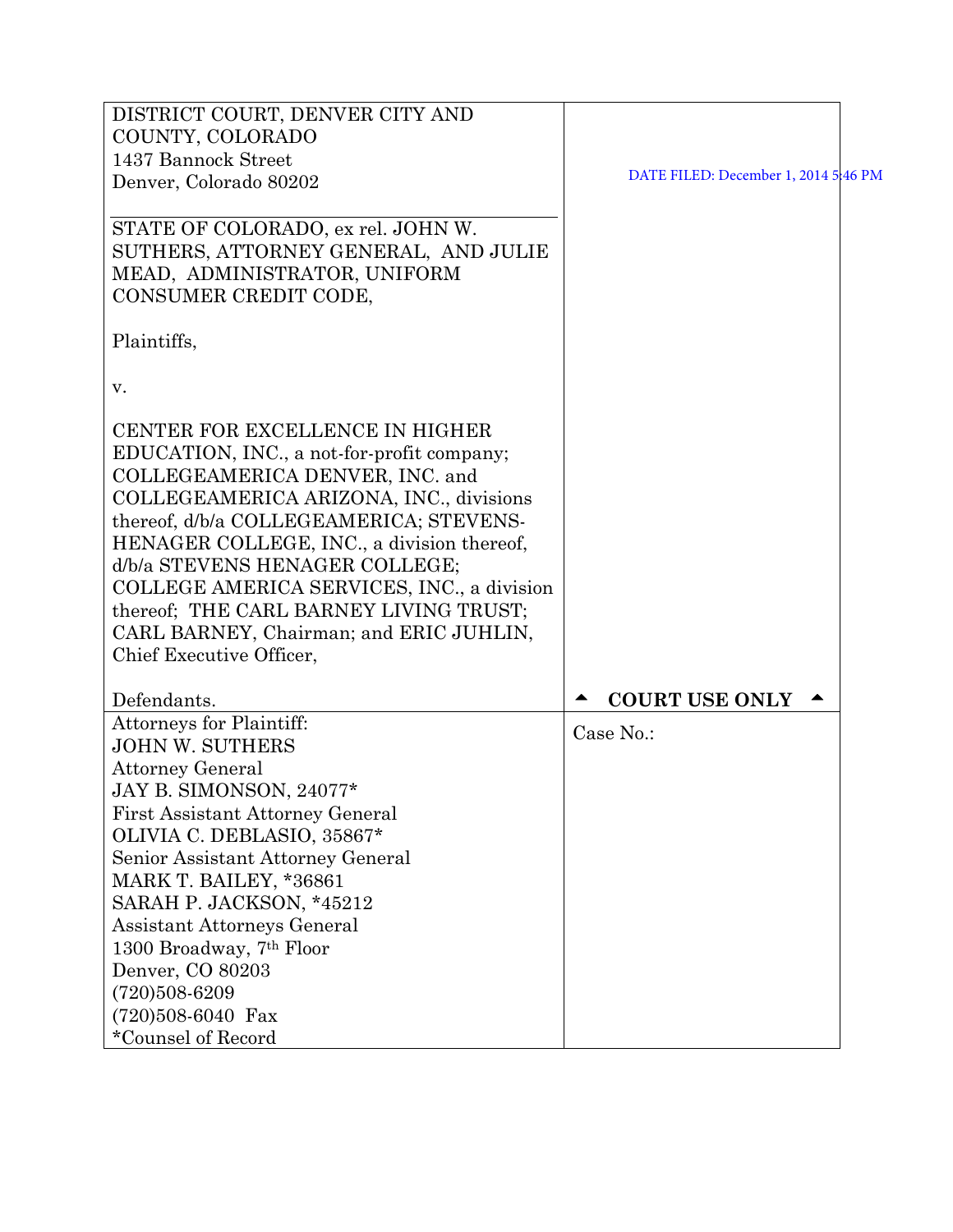## **PLAINTIFF'S** *EX PARTE* **MOTION TO FILE COMPLAINT SUPPRESSED FROM PUBLIC REVIEW, WITH REQUEST FOR EXPEDITED RULING**

 Plaintiffs, the State of Colorado, upon relation of John W. Suthers, Attorney General for the State of Colorado, and Julie Meade, Administrator of the Uniform Consumer Credit Code, by and through undersigned counsel, hereby request that Plaintiffs' Complaint be temporarily and briefly suppressed from public view.

1. Under C.R.C.P. Rule 121, Section 1-5(2), the Court may limit access to court files "upon a finding that the harm to the privacy of a person in interest outweighs the public interest."

2. C.R.C.P. Rule 121, Section 1-5(4) provides that "an order limiting access may be reviewed by the court at any time on its own motion or upon the motion of any person."

3. Concurrent with the filing of this motion, Plaintiffs are filing a Complaint against the above-captioned Defendants under the Colorado Consumer Protection Act, §§ 6-1-101, *et seq*. (2014) ("CCPA"), and the Colorado Uniform Consumer Code, §§ 5-1-101, *et seq*., C.R.S. (2014) ("UCCC"), to enjoin and restrain Defendants from engaging in certain unlawful practices, for statutorily mandated civil penalties, disgorgement, consumer restitution, and other relief as provided in the CCPA and the UCCC.

4. Prior to bringing this action, Plaintiffs conducted an investigation of the Defendants. As part of this investigation, Plaintiffs served Civil Investigative Demands ("CIDs") upon Defendants, which required them to produce documents and information. *See* C.R.S. §§ 6-1-107 through 109, 5-6-104, and 5-6-106.

5. During the investigation, Defendants claimed that certain documents and information responsive to the CIDs contained trade secrets and/or proprietary information. The parties negotiated an agreement to address Defendants' confidentiality claims. The agreement, as memorialized in a January 8, 2013 letter, is attached hereto as **Exhibit A**.

6. Under the January 8, 2013 letter, the parties agreed,

In the event the Attorney General wishes to refer to or use documents or information marked "Confidential" or "Highly Confidential" in any enforcement proceeding, the Attorney General and CollegeAmerica will attempt in good faith to agree upon provisions to appropriately preserve the confidentiality to which such documents and information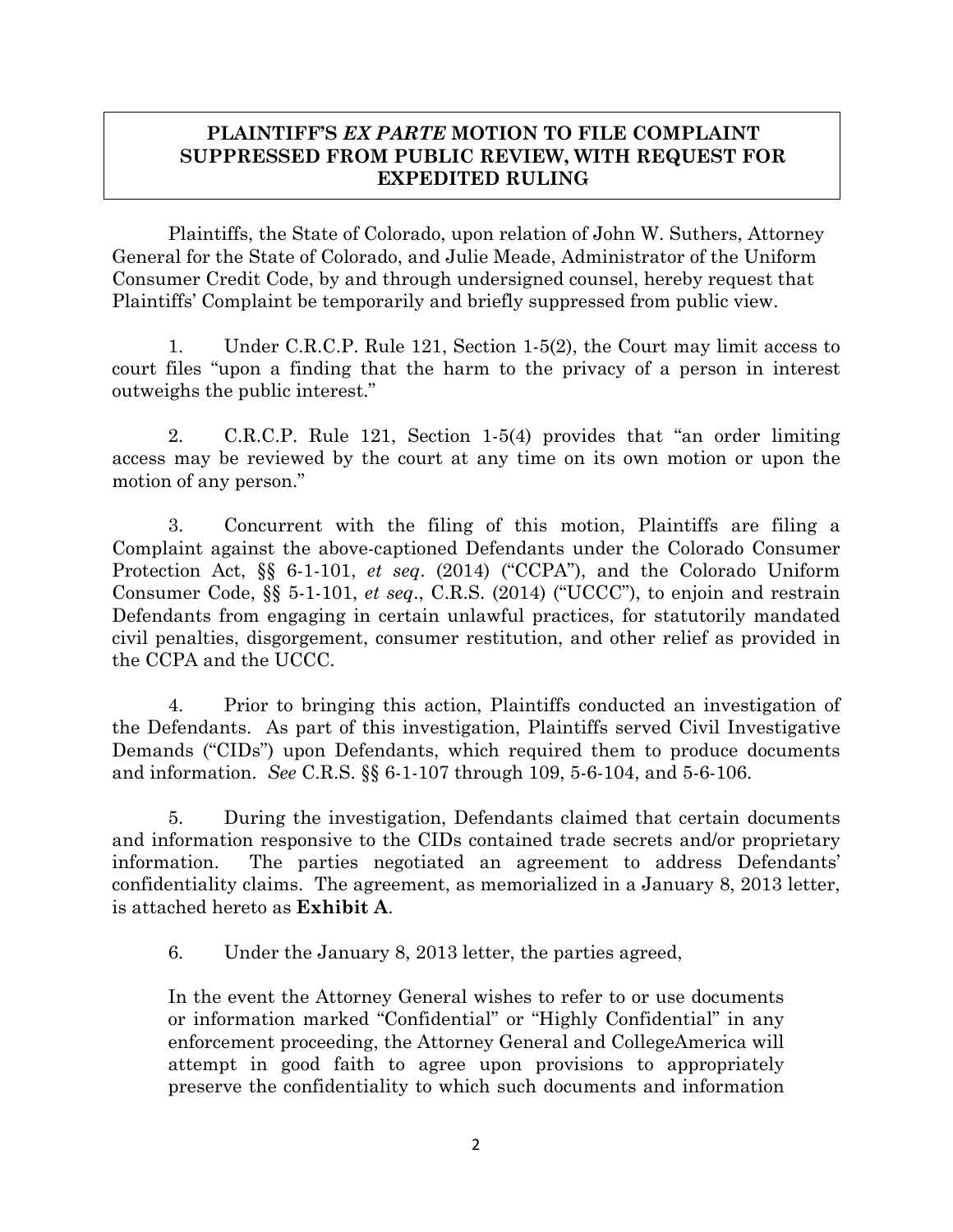may be entitled before such action is undertaken, including the filing of any complaint.

## **Exhibit A** at p. 2.

7. As described in the affidavit of Senior Assistant Attorney General Olivia C. DeBlasio, attached hereto as **Exhibit B**, Defendants designated as "Confidential" or "Highly Confidential" a large number of documents that are central to Plaintiffs' allegations and that will be critical evidence in the presentation of Plaintiffs' case.

8. Plaintiffs have informed Defendants of the State's intent to reference and attach in public filings information that Defendants designated as "Confidential" or "Highly Confidential," and have attempted to confer with Defendants about their designations. On October 2, 2014, at Defendants' request, Plaintiffs provided Defendants with a draft copy of the Complaint. This copy referenced many materials that Defendants designated as "Confidential" or "Highly Confidential." On November 13, 2014, Plaintiffs provided Defendants with a specific list of documents that Plaintiffs intend to make public. *See* **Exhibit B**.

9. Despite the parties' attempts to confer about this matter, Defendants continue to maintain that a large amount of information – evidence that is critical and central to Plaintiffs' claims – is confidential and not subject to public disclosure.

10. Plaintiffs' position is that the Complaint that is being filed today does **not** disclose any information that is subject to suppression from public viewing under C.R.C.P. Rule 121, Section 1-5, and that the Court should unseal the entire Complaint. Colorado courts recognize that there exists a "strong presumption in favor of public access to court records." *Anderson v. Home Ins. Co.*, 924 P.2d 1123, 1127 (Colo. App. 1996). "Only in the rarest of cases is the sealing of documents appropriate – for example, cases involving intensely personal issues such as abortion or birth control, or cases pertaining to the welfare of abandoned or illegitimate children." *Pappas v. Frank Azar & Assocs.*, 2007 U.S. Dist. LEXIS 38387, \*19 (D. Colo. 2007) (copy attached as **Exhibit C**).

11. C.R.CP. Rule 121, Section 1-5 "squarely places the burden upon the party seeking to limit access to a court file to overcome this presumption in favor of public accessibility by demonstrating that the harm to the privacy of a person in interest outweighs the public interest in the openness of court files." *Anderson*, 924 P.2d at 1126.

12. In an abundance of caution, because Plaintiffs have not received sufficient assurances from Defendants about the public disclosure of the Complaint,